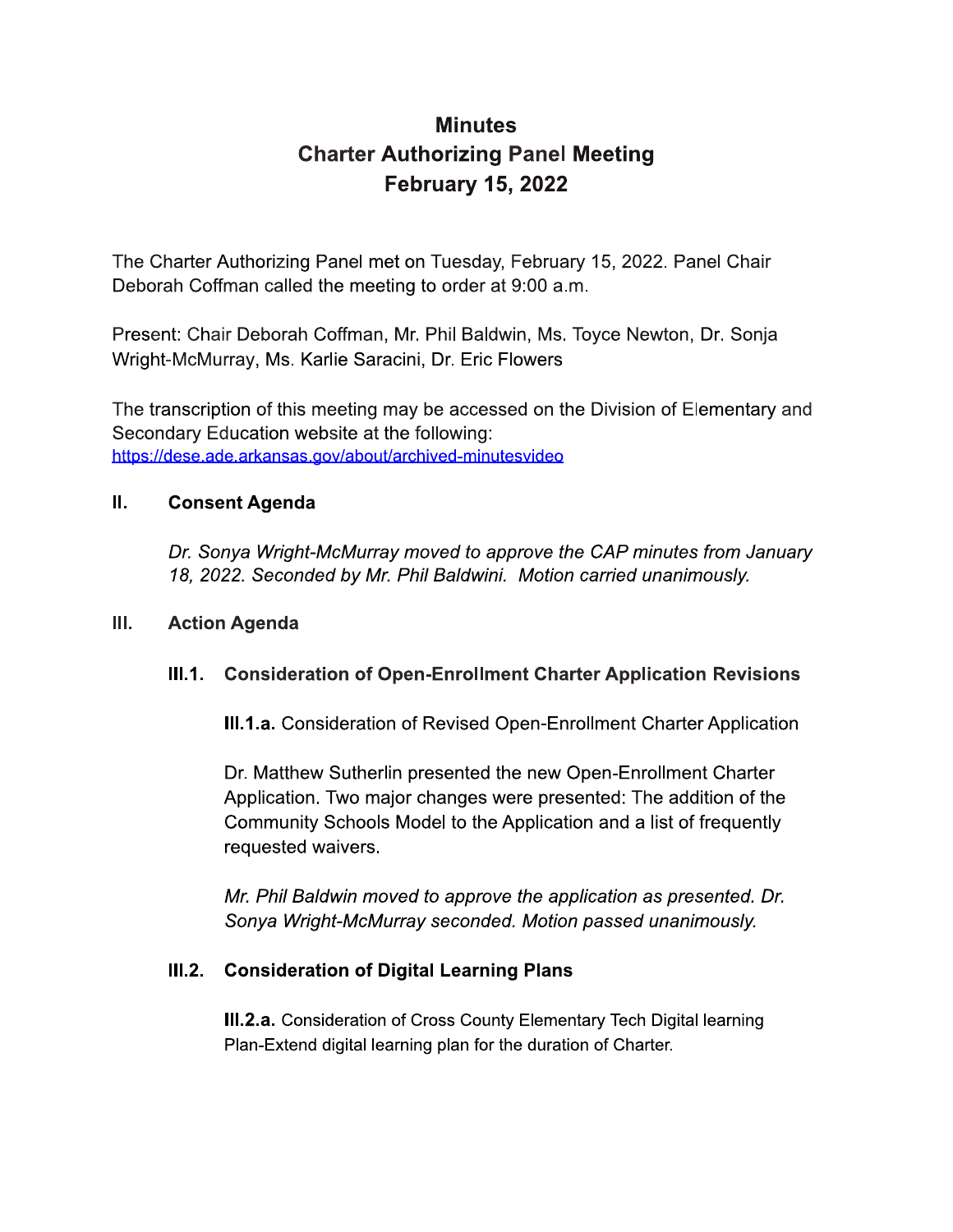Cross County School District submitted a renewal for its Digital Learning Plan (DLP) through the duration of the Charter (June 30, 2027). The plan has been  $\overline{\phantom{a}}$ reviewed by DESE and approved. Cross County School District submitted a renewal for its Digital Learning Plan (DLP) through the duration of the Charter (June 30, 2027). The plan has been reviewed by DESE and approved.<br> *Mr. Phil Baldwin moved to approve* Cross County School District submitted a renewal for its Digital<br>(DLP) through the duration of the Charter (June 30, 2027). The<br>reviewed by DESE and approved.<br>Mr. Phil Baldwin moved to approve the renewal of the DLF<br>Dr. Er

## III.3. Consideration of Charter Renewals and Amendments

**III.3.a.**Consideration of Haas Hall Academy's five (5) year charter renewal.

Haas Hall Academy requested a five (5) year charter renewal with an  $\;$ additional campus to be added in Fort Smith. In order to accommodate  $\overline{\phantom{a}}$  ${\mathop{\mathsf{tnis}}}$  new campus, a cap increase of five nundred (500) was requested. The renewal was requested with additional walvers that are outlined in the Legal Review. Haas Hall Academy requested a five (5) year charter renewal with an additional campus to be added in Fort Smith. In order to accommodate this new campus, a cap increase of five hundred (500) was requested. The renewal was Haas Hall Academy requested a five (5) year charter renewal with an<br>additional campus to be added in Fort Smith. In order to accommodate<br>this new campus, a cap increase of five hundred (500) was requested.<br>The renewal was

unanimously.

 $\textsf{III}.$ 3.D. Consideration of Premier High School Fort Smith Amendment  $\blacksquare$ 

Premier Hight School Fort Smith has submitted an amendment to locate their campus within one thousand  $(1000)$  feet of a Dollar General store  $\overline{\phantom{a}}$ which has an oπ-premises liquor license. A letter from Alconolic Beverage Control Enforcement was submitted as evidence. III.3.b. Consideration of Premier High School Fort Smith Amendment<br>
Premier Hight School Fort Smith has submitted an amendment to locate<br>
their campus within one thousand (1000) feet of a Dollar General store<br>
which has an

**III.3.C.** Premier Hign School of Little Rock Amendment Request

Premier Hight School Fort Smith has submitted an amendm<br>their campus within one thousand (1000) feet of a Dollar Ge<br>which has an off-premises liquor license. A letter from Alcoh<br>Control Enforcement was submitted as evidenc Premier Hign School of Little Rock submitted an amendment request to merge Premier Hign School of Little Rock and Premier Hign School of Fort Smith under a new Charter, Premier Hight Schools of Arkansas. The Charter requested to add a new campus in Texarkana. In order to accommodate the new campus, the Charter requested to increase the enrollment to six nundred (600).